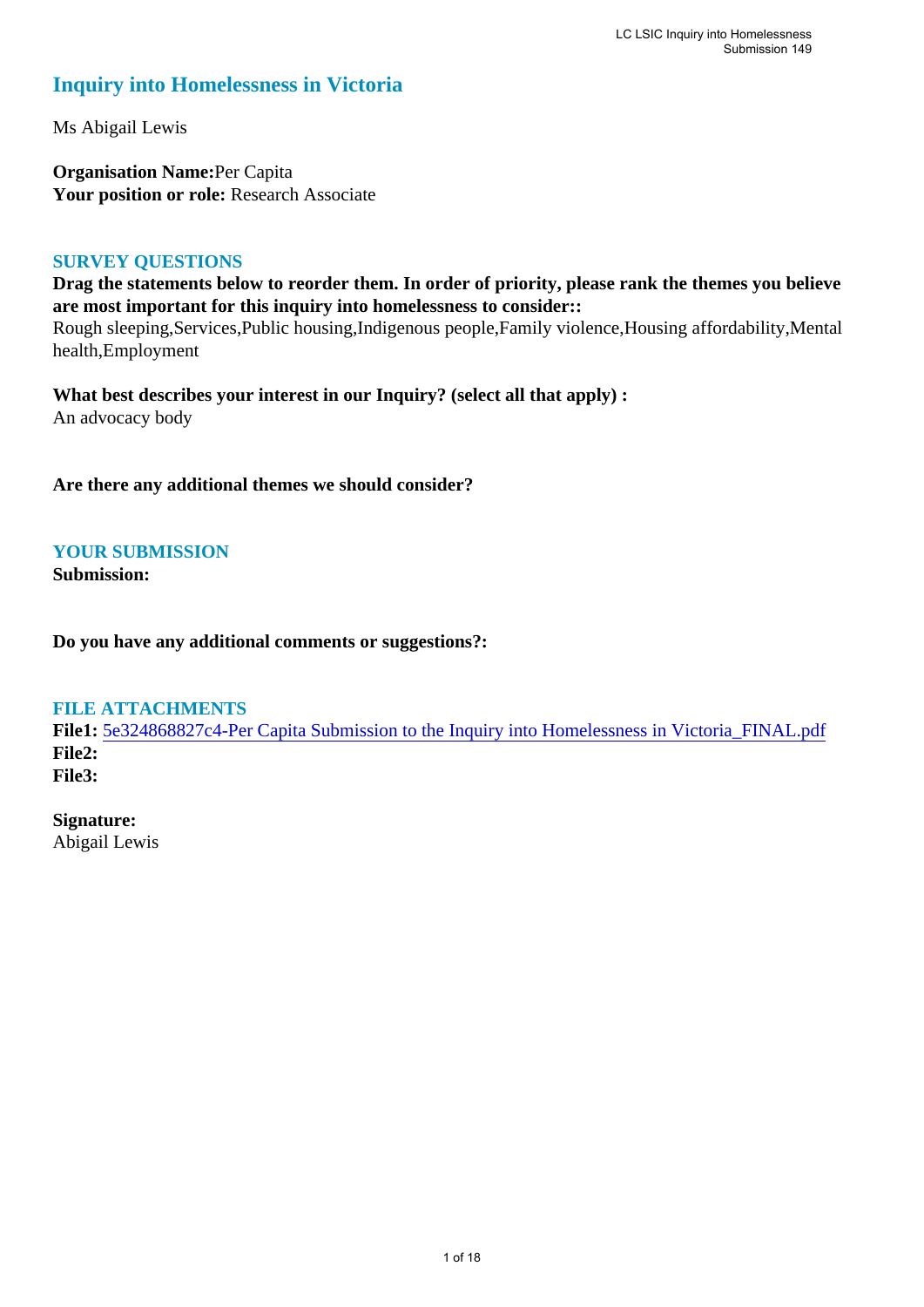# PER CAPITA SUBMISSION TO THE INQUIRY INTO HOMELESSNESS IN VICTORIA

Abigail Lewis and Myfan Jordan January 2020

# Table of Contents

| Ending homelessness in Victoria: delivering safe and secure housing for all12 |  |
|-------------------------------------------------------------------------------|--|
|                                                                               |  |
|                                                                               |  |
|                                                                               |  |
|                                                                               |  |
|                                                                               |  |
|                                                                               |  |
|                                                                               |  |
|                                                                               |  |

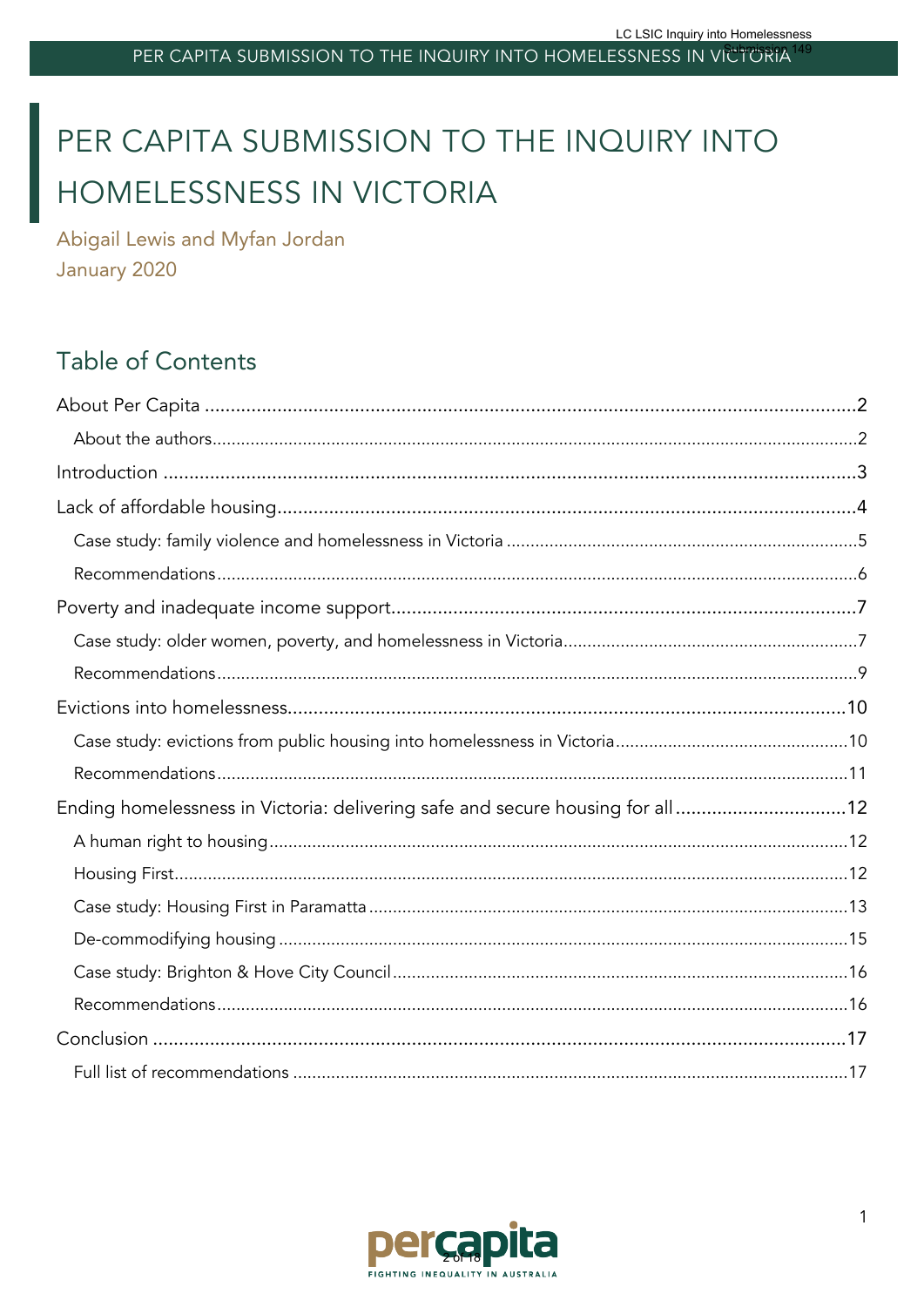# About Per Capita

Per Capita is an independent progressive think tank, dedicated to fighting inequality in Australia. We work to build a new vision for Australia based on fairness, shared prosperity, community and social justice.

Our research is rigorous, evidence-based and long-term in its outlook. We consider the national challenges of the next decade rather than the next election cycle. We ask original questions and offer fresh solutions, drawing on new thinking in social science, economics and public policy.

### About the authors

*Abigail Lewis* is a Research Associate with Per Capita, providing research and editorial support to projects across our research areas. Abigail's research and policy interests include inequality, social policy, social security, and gender.

Abigail has a BA with First Class Honours from the University of Warwick and a Master of International Relations from the University of Melbourne, where she held the Northcote Graduate Scholarship.

*Myfan Jordan* is the Director of Social Innovation at Per Capita, where she oversees our co-design processes for applied policy development. Myfan spent 25 years studying and working in the UK, focusing mainly on community involvement, social housing, policy and advocacy, until returning to live in Melbourne in 2011.

She is passionate about the meaningful participation of older people and has worked in roles supporting this at Pensioner Action in the UK, Commonwealth Respite and at Council on the Ageing (COTA) Victoria.

Myfan has a BA (Hons) in Social Policy from the University of Sussex and a Masters in Cultural and Media Studies. She has a Diploma in Social Sciences: Crime, Order and Social Control from the Open University, and is an Associate to the Healthy Ageing Research Group at La Trobe University

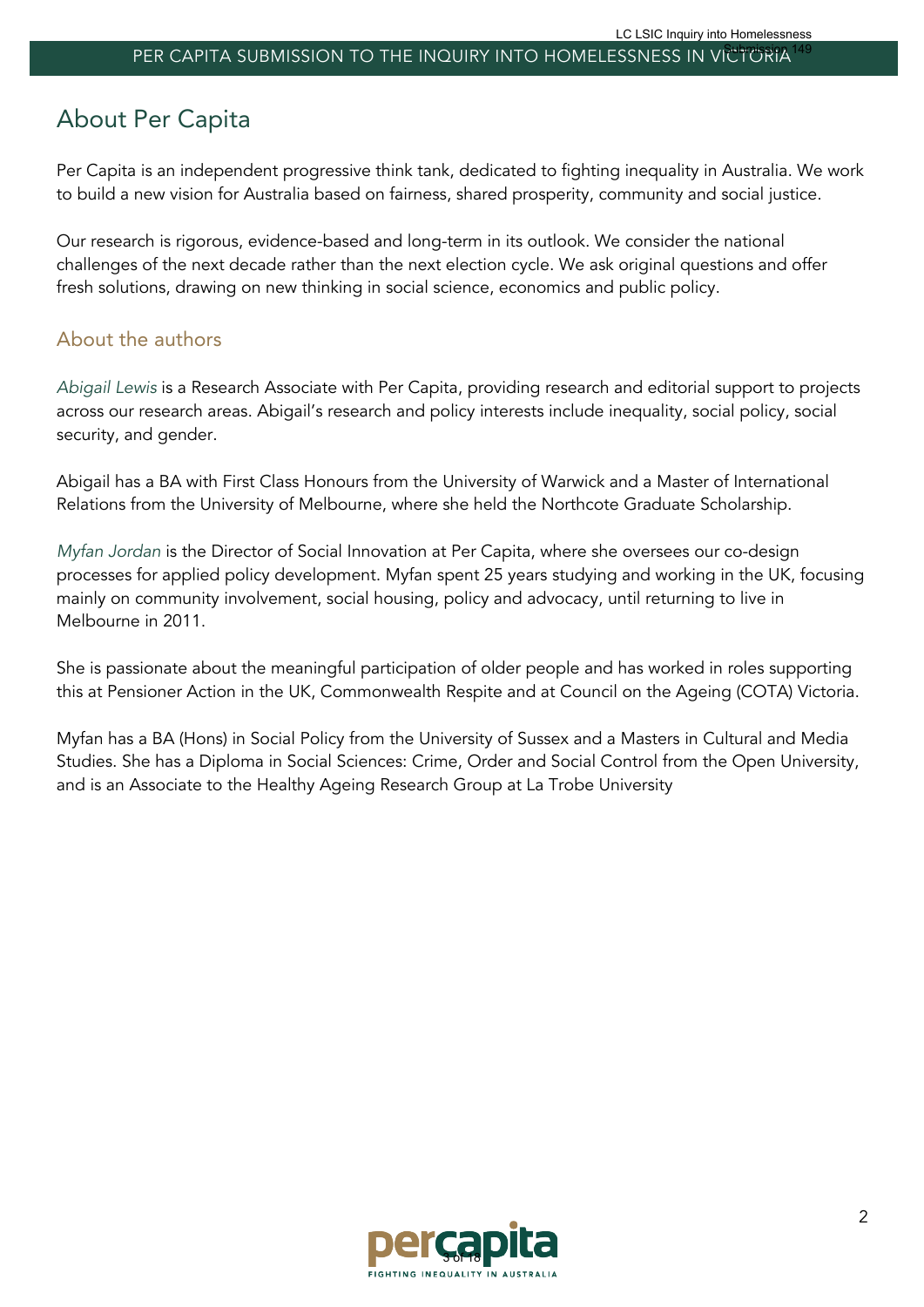# Introduction

116,427 Australians were experiencing homelessness on Census night 2016, up 13.7% over five years. 20% of Australia's homeless population – more than 24,000 people – live in Victoria.<sup>1</sup> The number of clients assisted by specialist homelessness services (SHS) in Victoria has grown to more than 100,000 each year.2

Recognising this, the Victorian Government has committed significant funds to the *Homes for Victorians* plan to "increase and renew public housing and address homelessness".3 The \$2.6 billion investment includes a number of initiatives to provide more social and affordable housing, help people at risk of homelessness to access the private rental market, and increase housing support to survivors of family violence. Per Capita welcomes this investment and acknowledges the substantial work done so far to begin to tackle homelessness in Victoria.

We also welcome the opportunity to highlight to the Inquiry the areas where gaps in policy are continuing to fail Victorians in need of housing.

The submission will address three key concerns we have with the existing policy framework: the fundamental lack of affordable housing, the inadequate income support available to people experiencing financial difficulty, and the weak regime of tenants' rights that leaves too many Victorians vulnerable to eviction into homelessness.

In particular, our submission explores the flaws in a housing model premised on supporting people at risk of or experiencing homelessness to enter the existing private rental market using subsidies or other tools that tinker around the edges of the housing system. Instead, it recommends that the Andrews Labor government, enjoying unprecedented levels of public support, uses the opportunity to deliver an ambitious program of housebuilding rooted in a Housing First model, enshrines a human right to protection from homelessness in legislation, and explores ways to harness to power of local governments in the effort to de-commodify the housing market.

https://www.dhhs.vic.gov.au/sites/default/files/documents/201802/Rough%20Sleeping%20Action%20Plan\_20180207.pdf <sup>3</sup> https://www.housing.vic.gov.au/homes-victorians



<sup>1</sup> https://chp.org.au/homelessness/

<sup>&</sup>lt;sup>2</sup> Victoria's homelessness and rough sleeping action plan, DHHS (2018) available at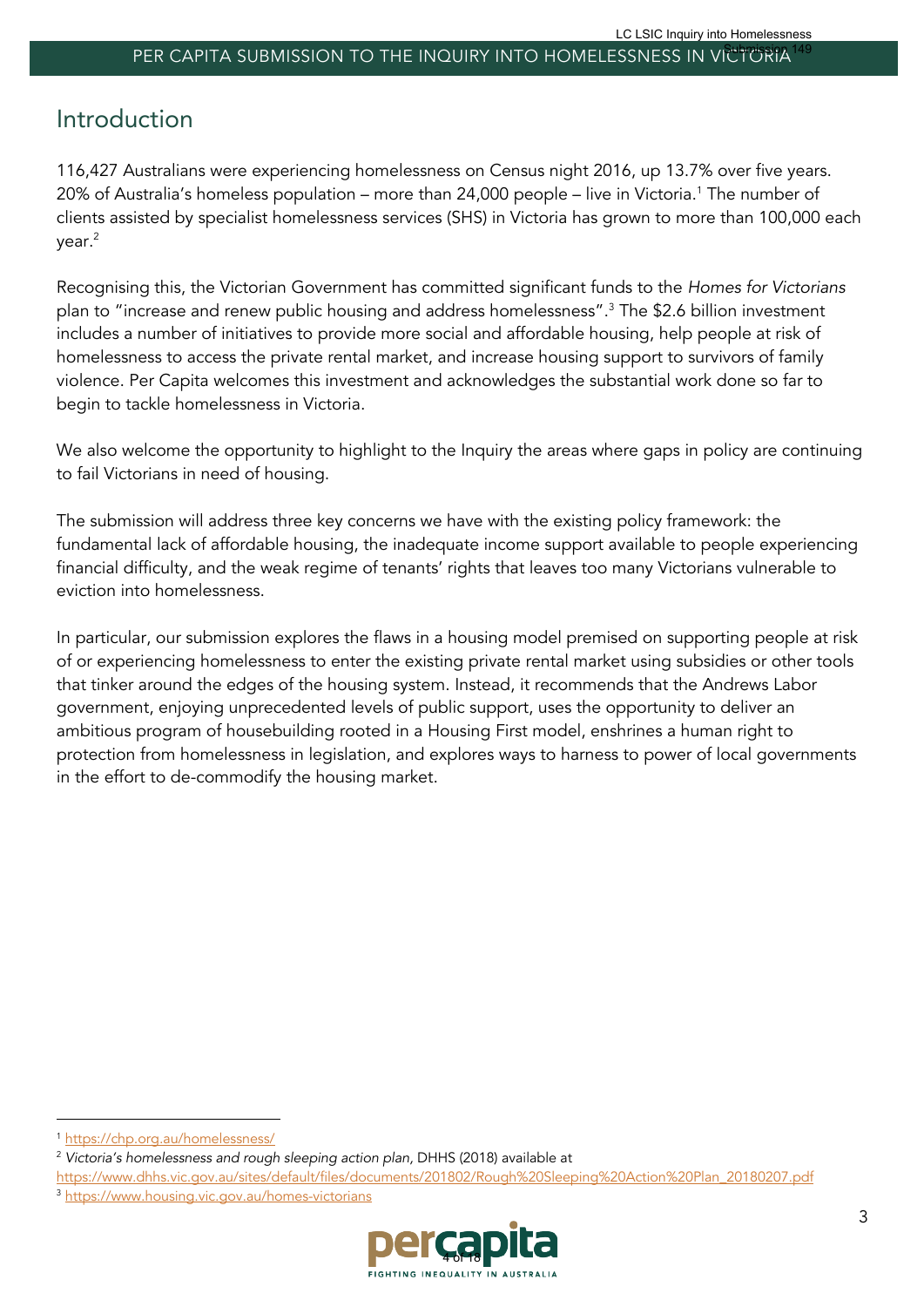# Lack of affordable housing

The root cause of homelessness in Victoria is a fundamental lack of affordable housing. Over the last decade, median rental prices in Melbourne have increased by 2.9% each year, well above inflation. In regional Victoria the situation is even more desperate with rental prices increasing by an average of 3.6% each year, including a huge increase of 5.2% in the 12 months to September 2019, the most recent available data.4

As rental prices have spiralled, the proportion of properties affordable to people on lower incomes in Victoria has collapsed. The Department of Health and Human Services (DHHS) reports that just 14% of rental properties across Victoria are affordable for lower-income households, down from 20.9% in the same quarter a decade ago, and dropping precipitously since 2004, when close to 40% of Victoria's rental properties were affordable.5

For the people struggling the most in Victoria, the private rental market has become almost totally inaccessible. Just 0.3% of one-bedroom units in Victoria were affordable for a single person on Newstart. A single parent caring for one child and surviving on a Centrelink income would have access to just 1.3% of two-bedroom units across the state.6 This state of affairs has put incredible pressure on Victoria's social housing system. As at June 2019 there were 41,677 applications for social housing on the waitlist, with a 10-month waiting period for even the highest priority cases.<sup>7</sup> These applications represent more than 80,000 people waiting for housing, including 25,000 children.<sup>8</sup>

Despite this, Victoria continues to spend considerably less than other states on social housing. The Productivity Commission's last Report on Government Services<sup>9</sup> revealed that Victoria spent just \$530 million on social housing in the last financial year, considerably less than New South Wales (\$1.37 billion), Western Australia (\$829 million), and Queensland (\$628 million). At \$82.94 per person, Victoria spends less than half the national average on social housing per capita. As a point of contrast, Victoria spends \$1.6 billion each year running the state's prisons and the most recent Budget announced a further \$1.8 billion for building new prison infrastructure.<sup>10</sup>

Without adequate social housing provision, the tens of thousands of Victorians excluded from the private rental market will be at risk of or forced into homelessness. While the Government has recognised this and committed to some investment under the *Homes for Victorians* strategy, the demand far exceeds the investment that has been promised. The Victorian Social Housing Growth Fund is modelled to deliver just 2,200 total social housing properties over the next five years, when Victoria needs 1,700 new social

<sup>10</sup> https://www.theage.com.au/national/victoria/prisons-are-booming-as-victoria-pays-for-its-tough-on-crime-stance-20190627 p5220f.html



<sup>4</sup> https://www.dhhs.vic.gov.au/publications/rental-report

<sup>&</sup>lt;sup>5</sup> DHHS Rental Report September quarter 2019, available at https://www.dhhs.vic.gov.au/publications/rental-report, and DHHS Rental Report September quarter 2009, available at https://www.dhhs.vic.gov.au/past-rental-reports

<sup>6</sup> DHHS Rental Report September quarter 2019, page 19, available at https://www.dhhs.vic.gov.au/publications/rental-report <sup>7</sup> https://chp.org.au/media-releases/march-quarter-rental-report-shows-housing-crisis-continues-in-victoria/

<sup>8</sup> https://www.abc.net.au/news/2018-06-06/victorias-public-housing-waiting-list-growing-by-500-a-week/9837934

<sup>9</sup> Data at https://www.pc.gov.au/research/ongoing/report-on-government-services/2019/housing-and-homelessness/housing and averages per person calculated at https://www.theguardian.com/australia-news/2019/jan/22/victoria-spends-less-than-half-whatnsw-does-on-social-housing-report-shows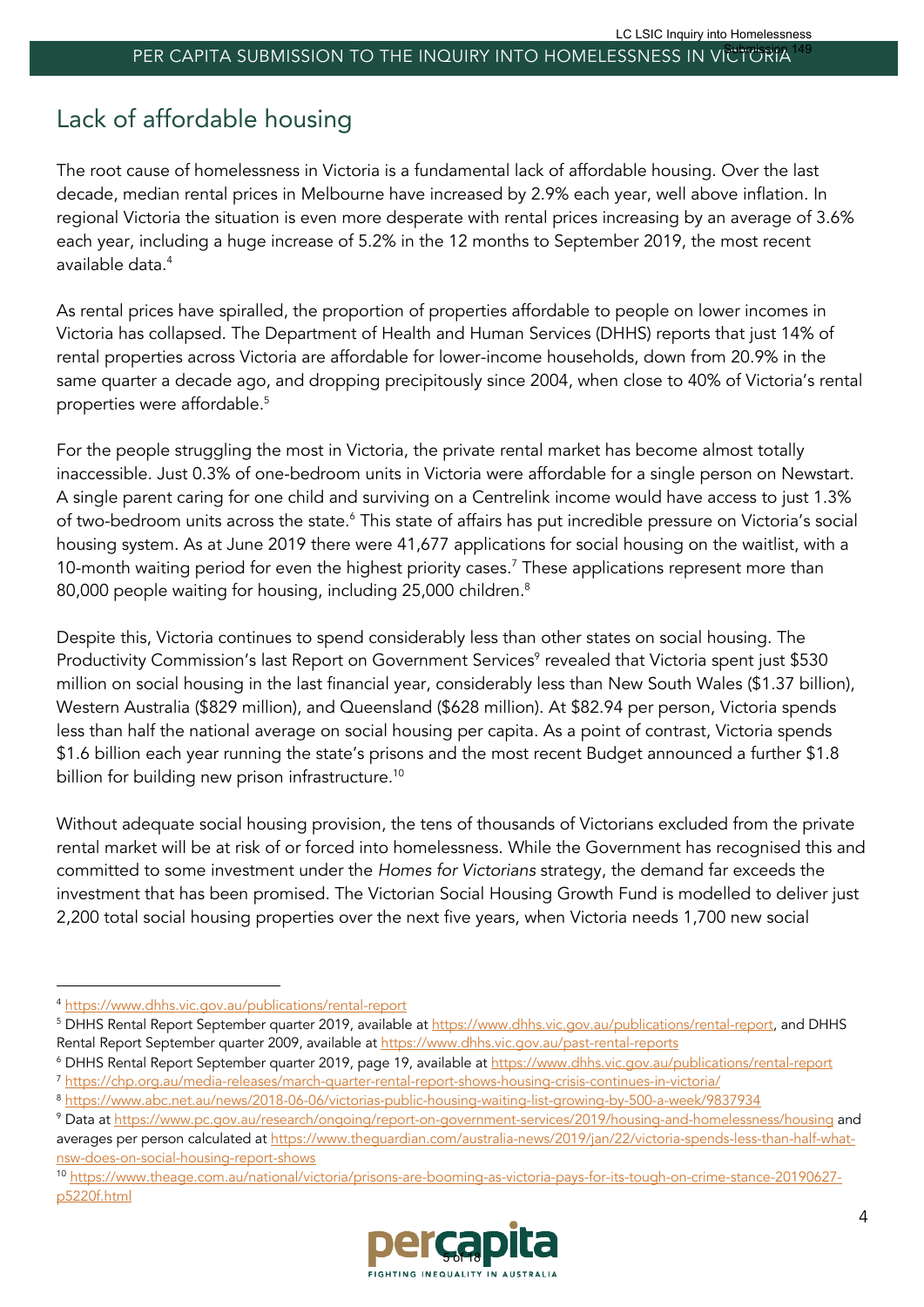housing units *each year* for the next 20 years just to maintain social housing at its current 3.5% share of total homes in Victoria, which is already the lowest proportion of social housing stock in Australia. 11

Victoria also lags behind other states and territories in its commitment to inclusionary zoning.12 In South Australia, 15% of new dwellings in all significant development projects must be affordable housing, including at least 5% for at-risk groups. The City of Sydney has mandated an affordable housing component of around 2% in specified zones and introduced an affordable housing levy for developers that do not include affordable housing. In the Australian Capital Territory, 20% of all new estates must include affordable housing. Victoria's voluntary approach to inclusionary zoning, under which the planning system offers development contributions for affordable housing, has had a "negligible" impact so far.<sup>13</sup>

The Victorian Government has preferred to support at-risk groups into the existing private rental market by using subsidies, brokerage funding, and other forms of non-financial support, but this is at best a stopgap measure when the dearth of social and affordable housing is this extreme. The case study below highlights this issue in the context of family violence.

#### Case study: family violence and homelessness in Victoria

The Government responded to the specific housing recommendations of the Royal Commission into Family Violence in Victoria with a \$152 million investment in the Family Violence Housing Blitz Package.14

This initial package included:

- \$40 million over two years for flexible support packages providing flexible tailored responses that meet the individual needs of victims of family violence, including support to stay safe at home
- \$50 million over one year for rapid housing assistance providing 185 new social housing properties as a first stage and head leasing for up to 124 dwellings in the private rental market
- \$16 million over one year of private rental assistance providing private rental assistance advice and brokerage to access or sustain private rental tenancies
- \$25 million over two years for accommodation for the homeless supporting the construction of 180 new units of crisis accommodation and upgrades of existing accommodation
- \$21 million over two years for family violence refuge redevelopment beginning the conversion of four existing family violence refuges to the new core and cluster model

From 2017, a further \$133.2 million was committed to the Safe and Stable Housing arm of the Family Violence Rolling Action Plan. Having already delivered 300 additional accommodation places for family violence victim survivors, the current investment promises 110 new public housing properties, more head leasing of private rental properties, upgrading all remaining family violence refuges in Victoria to the new 'core and cluster' model, and building two new Aboriginal family violence refuges and two new youth refuges.<sup>15</sup> According to the latest Report of the Family Violence Reform Implementation Monitor, the Housing Blitz has delivered its target of 185 long term housing units, and 234 out of the target of 256 leases over two years.<sup>16</sup>

<sup>15</sup> https://www.vic.gov.au/family-violence-rolling-action-plan-2017-2020

<sup>16</sup> https://fvrim.vic.gov.au/second-report-parliament-1-november-2018, page 3



<sup>11</sup> https://www.vic.gov.au/sites/default/files/2019-06/Victorias-social-housing-supply-requirements-to-2036.pdf

<sup>12</sup> https://www.ahuri.edu.au/policy/ahuri-briefs/Understanding-inclusionary-zoning

<sup>13</sup> http://shelter.org.au/site/wp-content/uploads/190325-Inclusionary-Zoning-Report-V6-Final.pdf, page 17

<sup>14</sup> https://www.vic.gov.au/family-violence-housing-assistance-implementation-taskforce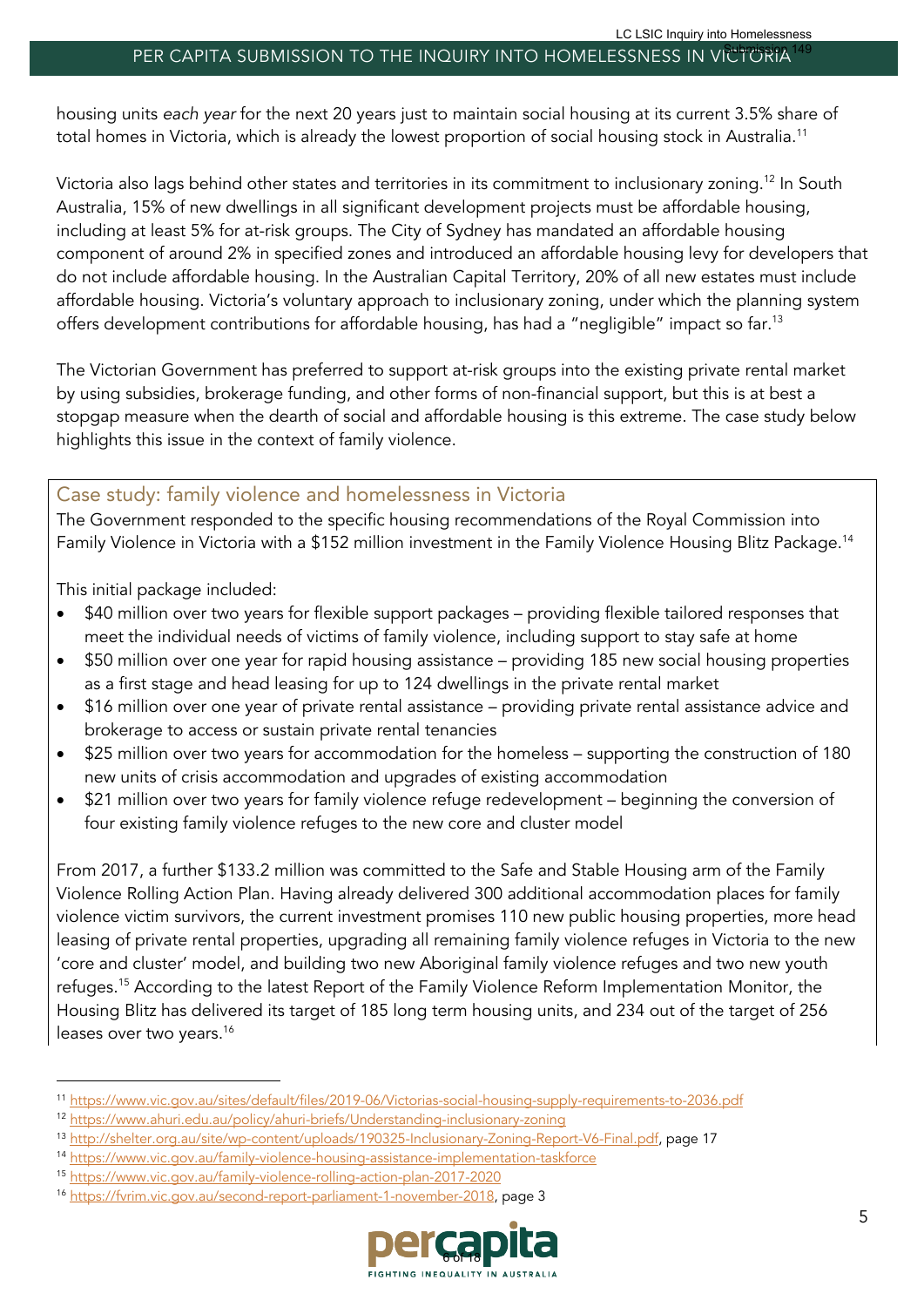This investment has been welcomed across the sector, but three years on from the Royal Commission, the number of women and children escaping family violence but going without accommodation is still increasing every year, with nearly 7000 women and children going without accommodation in the 2017-18 financial year, up by 1000 from the previous 12 months.<sup>17</sup> While crisis response and accommodation for families in family violence situations is improving, it is not getting easier for families to move from shortterm or transitional accommodation into long-term, stable, secure housing.<sup>18</sup>

Subsidies, brokerage funding, and support to access the private rental market are welcome, but inadequate. In tight, expensive housing markets, limited support to enter the private rental market can alleviate some pressure but cannot solve the broader problem.19 Families in receipt of subsidies may still find them insufficient to access the larger properties they need in the locations they need (for example, near schools, or far from the perpetrator). In Victoria's extremely competitive rental markets, they may face discrimination from landlords who have a number of other prospective tenants to choose from or be stigmatised for receiving government rental subsidies. Living in a family violence situation may also have marred their rental record and compromised their ability to compete with other prospective tenants.

Fundamentally, support to access the private rental market can only be one of a range of options for families seeking accommodation after surviving family violence and other groups at risk of or experiencing homelessness in Victoria. Without a significant investment in direct housing provision, including public, community, and affordable housing, pathways from homelessness, short-term crisis accommodation, or supported transitional accommodation to long-term, secure housing will remain obstructed.

The Family Violence Housing Assistance Implementation Taskforce has asserted that 1,700 more social housing units are needed each year for the next 20 years to maintain social housing at its current 3.5% share of total homes in Victoria; double that amount will be needed if lower income households currently facing housing stress in the private rental market are to have affordable housing.<sup>20</sup> The Council to Homeless Persons, the peak body for organisations in Victoria committed to ending homelessness, has recently called for the Victorian Government to increase its investment in social housing to at least the national average, build 6,000 new public and community owned properties per year for the next ten years to increase the state's share of social housing to 4.5%, and commit to mandatory inclusionary zoning. <sup>21</sup> We echo that call.

#### Recommendations

- 1) Increase investment in social housing to at least the national average
- 2) Build 6,000 new public and community housing units per year for the next ten years
- 3) Commit to mandatory inclusionary zoning

<sup>18</sup> AHURI, *Housing outcomes after domestic and family violence* (2019) available at https://www.ahuri.edu.au/\_\_data/assets/pdf\_file/0026/37619/AHURI-Final-Report-311-Housing-outcomes-after-domestic-andfamily-violence.pdf

<sup>&</sup>lt;sup>21</sup>https://www.parliament.vic.gov.au/images/stories/committees/SCLSI/Inquiry\_into\_Homelessness\_in\_Victoria/Transcripts\_and\_Q ONs/2. FINAL-HOMELESSNESS-CHP.pdf



<sup>17</sup> AIHW figures referenced in https://www.domain.com.au/news/family-violence-groups-frustrated-by-lack-of-action-on-criticalissue-3-years-on-from-royal-commission-895209/

<sup>19</sup> Ibid.

<sup>&</sup>lt;sup>20</sup>https://www.parliament.vic.gov.au/images/stories/committees/SCLSI/Public\_Housing\_Renewal\_Program/QON/VPTA-QON-Victorias social housing supply regs to 2036.pdf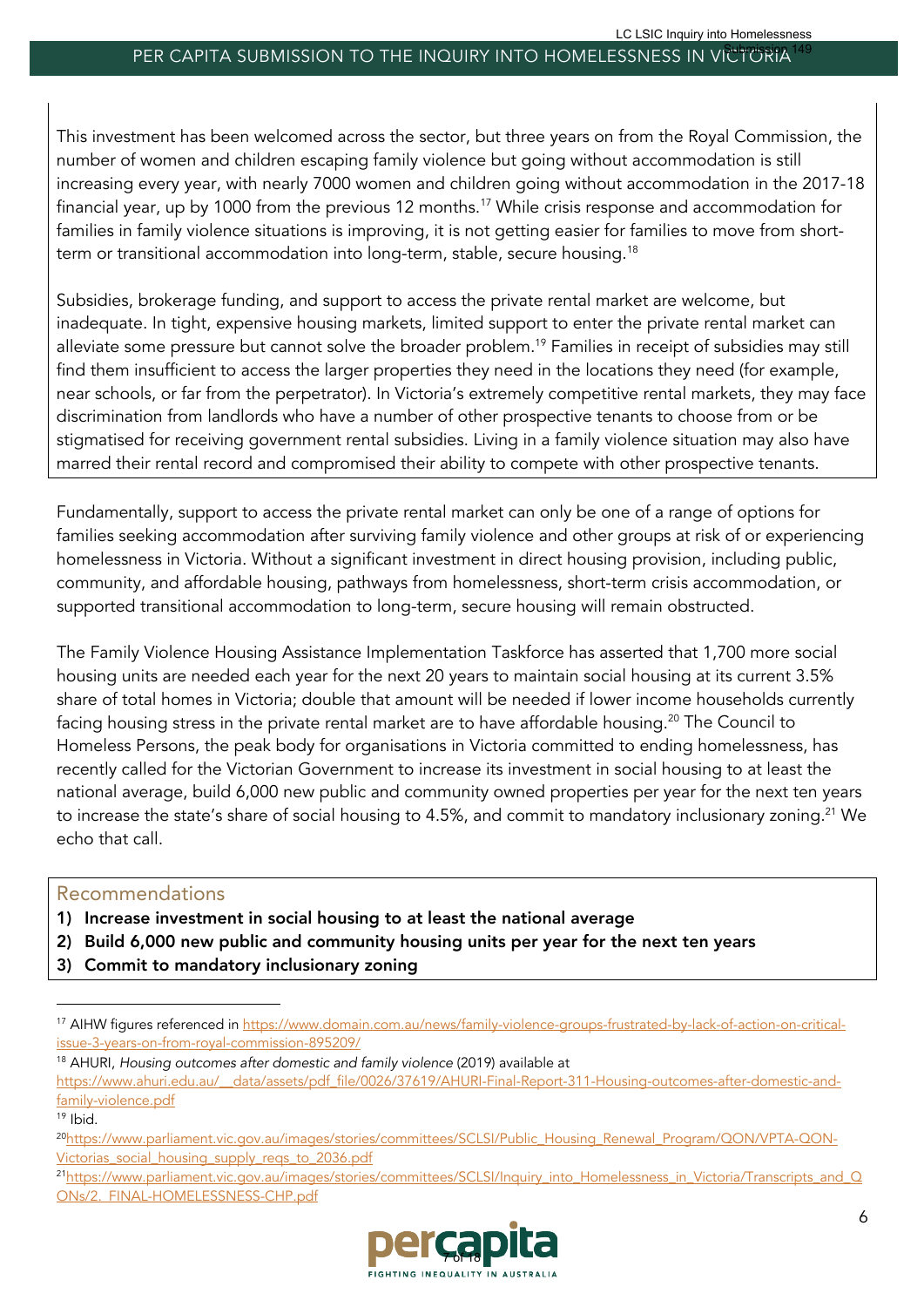# Poverty and inadequate income support

The risk of homelessness is underpinned by the experience of poverty, and most homelessness can be linked to financial difficulty in some way.<sup>22</sup> Exponential growth in the cost of housing accompanied by stagnant wages and entrenched unemployment – in Victoria, the median weekly rent grew by 75.7% over the decade from 2006-2016 while weekly total personal income grew only 41.2%<sup>23</sup> - has left 30% of Victorian renters in housing stress.<sup>24</sup>

Meanwhile, families who struggle under these conditions receive a meagre, inadequate level of income support. There has been a sharp increase in the numbers of people receiving Newstart Allowance as eligibility for Parenting Payments and the Disability Support Pension has tightened, shifting many onto the lower Newstart payment.25 Under the Targeted Compliance Framework, compliance rules for income support have become increasingly more onerous and financial penalties have become more widespread; cutting off income support payments to people on already low incomes can put them at immediate risk of homelessness.26

Meanwhile, the Productivity Commission has found that the Commonwealth Rent Assistance (CRA) payment's "ability to cushion vulnerable private renter households from rental price increases has diminished over time as the Consumer Price Index – against which the CRA is indexed – has grown slower than rents."27 The Australian Council of Social Services has called for an immediate 30% increase to the maximum rate of CRA followed by a review of the payment's rate and indexation.<sup>28</sup> Per Capita has long advocated for an increase to the CRA backed by an indexation of the payment to rental costs rather than to the CPI.

#### Case study: older women, poverty, and homelessness in Victoria

Women over 55 are the fastest-growing cohort of people experiencing homelessness in Australia.<sup>29</sup> Since 2011, there has been a 31% increase in older women experiencing homelessness,<sup>30</sup> and these figures are likely to be understated given the 'hidden' nature of these experiences, with many older women living in marginal housing or staying temporarily with different friends and family members.<sup>31</sup>

The causes of homelessness among this cohort are intimately linked to how gender inequality affects financial security across the life course.<sup>32</sup> Structural disadvantages associated with women's workforce

<sup>32</sup> See, for example, https://www.mercyfoundation.com.au/wp-content/uploads/2018/08/Retiring-into-Poverty-National-Plan-for-Change-Increasing-Housing-Security-for-Older-Women-23-August-2018.pdf



<sup>22</sup> Launch Housing, *Australian Homelessness Monitor 2018,* available at https://www.launchhousing.org.au/site/wpcontent/uploads/2018/05/LaunchHousing\_AHM2018\_Overview.pdf, page 10

<sup>23</sup> Parliamentary Library & Information Service, Parliament of Victoria, *Housing affordability in Victoria* (2017) available at https://www.parliament.vic.gov.au/publications/research-papers/send/36-research-papers/13840-housing-affordability-in-victoria, page 12

<sup>&</sup>lt;sup>24</sup> https://everybodyshome.com.au/electorate-data-reveals-that-over-one-in-three-renters-in-dunkley-are-in-rental-stress/

<sup>25</sup> Launch Housing, *Australian Homelessness Monitor 2018,* available at https://www.launchhousing.org.au/site/wpcontent/uploads/2018/05/LaunchHousing\_AHM2018\_Overview.pdf, page 11

<sup>&</sup>lt;sup>26</sup> Ibid, page 12

<sup>&</sup>lt;sup>27</sup> https://www.pc.gov.au/research/completed/renters/private-renters.pdf, page 19

<sup>28</sup> https://www.acoss.org.au/wp-content/uploads/2019/03/ACOSS-Pre-election-priorities-housing-homelessness.pdf

<sup>&</sup>lt;sup>29</sup> https://www.humanrights.gov.au/sites/default/files/document/publication/ahrc\_ow\_homelessness2019.pdf, page 15

<sup>30</sup> http://chp.org.au/wp-content/uploads/2019/01/Homelessness-and-older-people-fact-sheet.pdf

<sup>31</sup> https://www.humanrights.gov.au/sites/default/files/document/publication/ahrc\_ow\_homelessness2019.pdf, page 6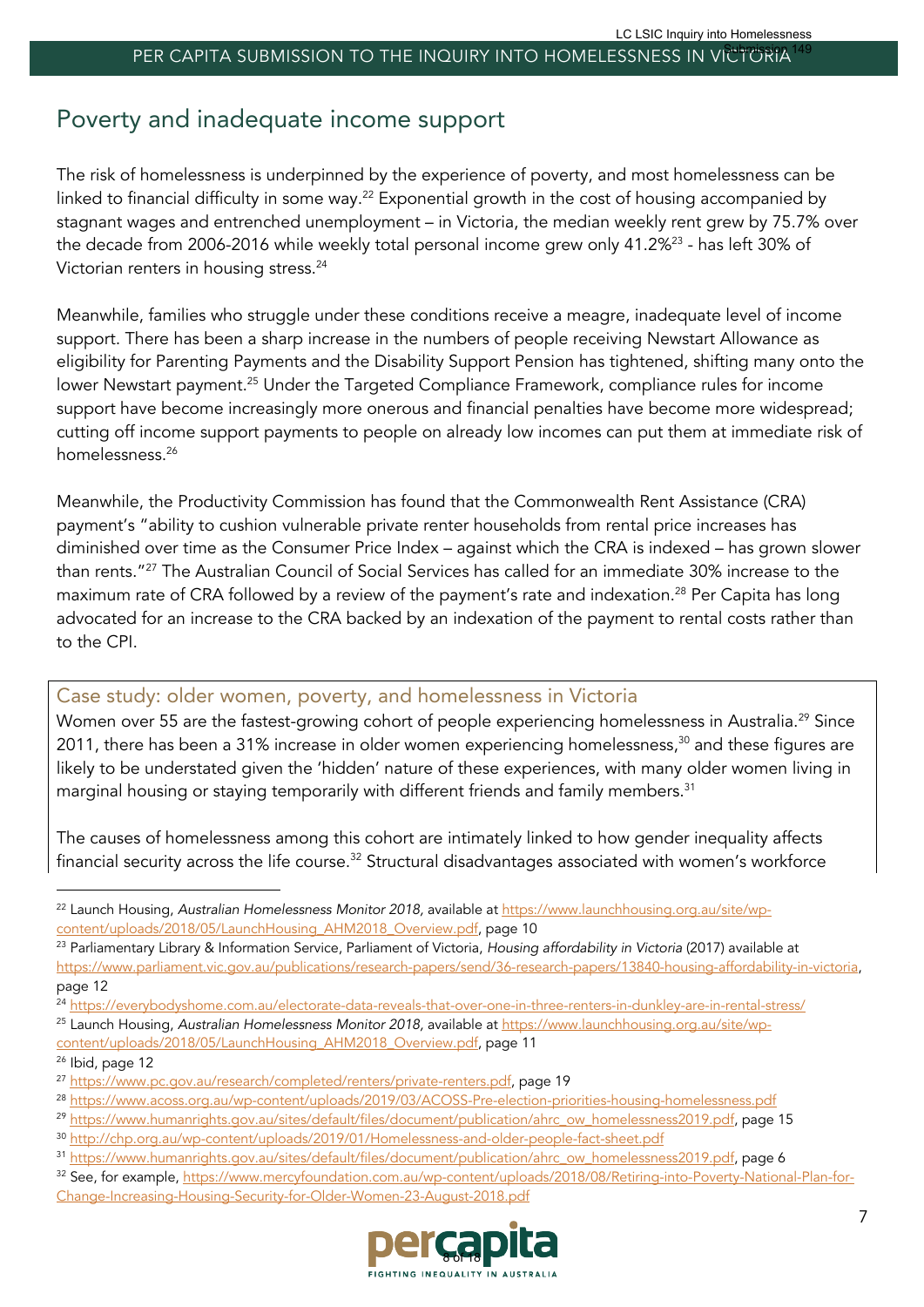participation - including the gender pay gap, which still stands at 14.6% for men and women working fulltime, a higher likelihood of disrupted income and/or part-time earnings due to caring responsibilities, and the lower incomes available in female-dominated industries like healthcare, education and retail - mean that women are likely to face significant financial insecurity in their older age.<sup>33</sup>

On average, Australian women retire with around half of the superannuation balance than do men. <sup>34</sup> More than a third of women approaching retirement have no superannuation at all.<sup>35</sup> Single older women – and a third of women are not in relationships when they retire<sup>36</sup> – who may have been financially dependent on a male partner for most of their lives, experienced family violence, or lost income or home ownership after divorce or separation, are particularly likely to face housing stress or insecurity.<sup>37</sup>

Over-55s are also now the largest single age demographic receiving the Newstart Allowance.<sup>38</sup> They also stay on Newstart longer than any other age group, unable to find work for an average of 3.5 years (compared to under a year for under-25s).<sup>39</sup> Women over 55 have the hardest time getting off Newstart and into employment, spending an average of 191 weeks on the payment, and are often at risk of homelessness throughout that time. $^\mathrm{40}$ 

In Per Capita's research with older women experiencing disadvantage or financial insecurity, we heard of the 'triple threat' of housing insecurity, increasing care needs, and social isolation facing women as they age.41 Our recent co-designed research project, *Mutual Appreciation*, found that older women are particularly interested in accessing 'largescale' (defined as between 25-30 units) cooperative housing as a solution to this 'triple threat'.

Cooperative housing (or cohousing) in this context refers to an innovative model of housing and care in which older women live in independent accommodation units on the same property and share communal areas and responsibility for the day-to-day running of the community, allowing mutual care and support in older age. Our research showed that even older women who own their homes outright would consider moving into cohousing, but cohousing models have received very limited attention or support in Australia.

Currently, the Victorian Government directs considerable incentives towards builder-developers and landlords. Some of this funding could be better used to provide grants to emerging cooperative housing models, and funding studies, pilots, and trials to test the feasibility of these innovative models in Victoria. Victoria could be at the forefront of an attempt to address dual crises in aged care and housing insecurity in older populations.

<sup>41</sup> https://percapita.org.au/wp-content/uploads/2019/09/Mutual-Appreciation\_formFINAL.pdf



<sup>33</sup> https://www.wgea.gov.au/data/fact-sheets/australias-gender-pay-gap-statistics and

https://www.launchhousing.org.au/working-to-prevent-homelessness-for-older-women/

<sup>34</sup> https://percapita.org.au/wp-content/uploads/2018/05/Not-So-Super\_FINAL-v2-2.pdf, page 6, and

https://www.superannuation.asn.au/ArticleDocuments/359/1710\_Superannuation\_account\_balances\_by\_age\_and\_gender.pdf.asp

x

<sup>35</sup> https://www.humanrights.gov.au/sites/default/files/document/publication/ahrc\_ow\_homelessness2019.pdf, page 11

<sup>36</sup> https://www.aph.gov.au/DocumentStore.ashx?id=73b1524f-fa47-458c-a447-99c1a42c8c9b&subId=406297, page 4

<sup>37</sup> https://www.humanrights.gov.au/sites/default/files/document/publication/ahrc\_ow\_homelessness2019.pdf, pages 11-13

<sup>38</sup> Department of Social Services data referred to in: https://thenewdaily.com.au/news/2019/07/17/surprising-age-newstart/ <sup>39</sup> http://www.powertopersuade.org.au/blog/a-long-and-winding-road-to-nowhere-older-womens-experiences-of-

newstart/14/10/2019

<sup>40</sup> Department of Social Services data referred to in: https://thenewdaily.com.au/news/2019/07/17/surprising-age-newstart/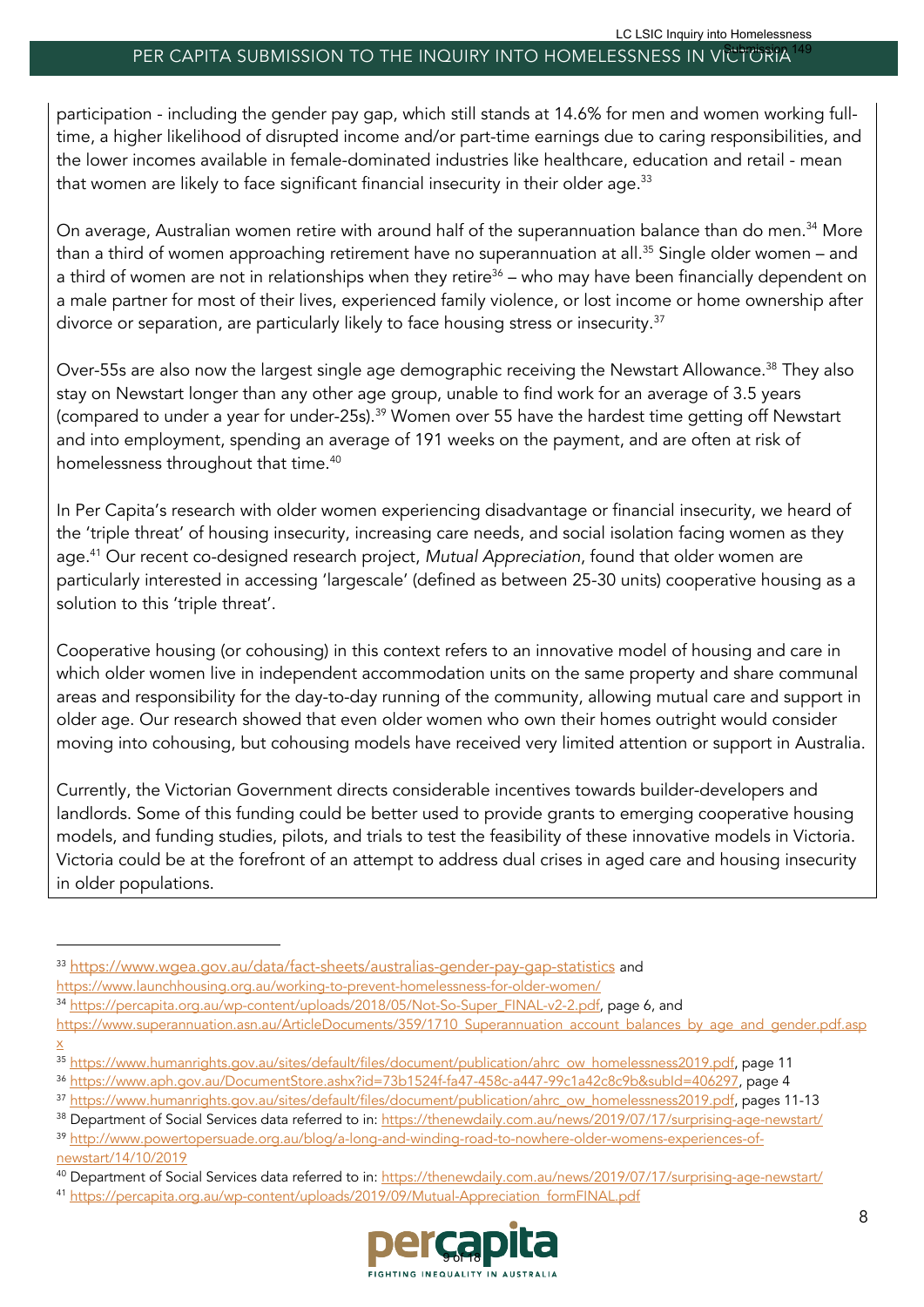Whether older or younger, and whatever their gender, Per Capita's research with people in receipt of income support payments has found that they are often caught in a balancing act between looking for work and avoiding homelessness. Unable to afford the rent in areas of higher employment, some reported being forced to move out of the city to avoid homelessness, and then being penalised by Centrelink or their job service provider for moving away from available jobs. <sup>42</sup> *Victoria's homelessness and rough sleeping action plan* promises that the Victorian government will "lobby the Commonwealth Government regarding levels of income support"43 but as yet there has been little public evidence of this effort. In its submission to the Federal Inquiry into the Adequacy of Newstart and related payments, the Victorian Government identified that "low rent affordability is exacerbated by the low rate of Commonwealth Rent Assistance" but did not explicitly call for an increase to that payment.<sup>44</sup> The Victorian Government should lead the chorus of voices around the state highlighting to the Federal Government the ways in which inadequate levels of income support are penalising low-income families in Victoria.

#### Recommendations

- 4) Lobby the Federal Government to increase Newstart and related payments and index the payments to wages
- 5) Lobby the Federal Government to increase Commonwealth Rent Assistance and index the payment to housing costs
- 6) Fund a feasibility study and/or pilot programs/trials of a largescale cohousing model for older women

<sup>44</sup> https://www.aph.gov.au/DocumentStore.ashx?id=c5658f63-b730-416e-86ea-ec1984d7133a&subId=673870, page 4



<sup>42</sup> https://percapita.org.au/wp-content/uploads/2018/09/Working-It-Out-FINAL.pdf, page 56

<sup>43</sup> Department of Health and Human Services, *Victoria's homelessness and rough sleeping plan* (2018) available at https://www.dhhs.vic.gov.au/sites/default/files/documents/201802/Rough%20Sleeping%20Action%20Plan\_20180207.pdf, page 15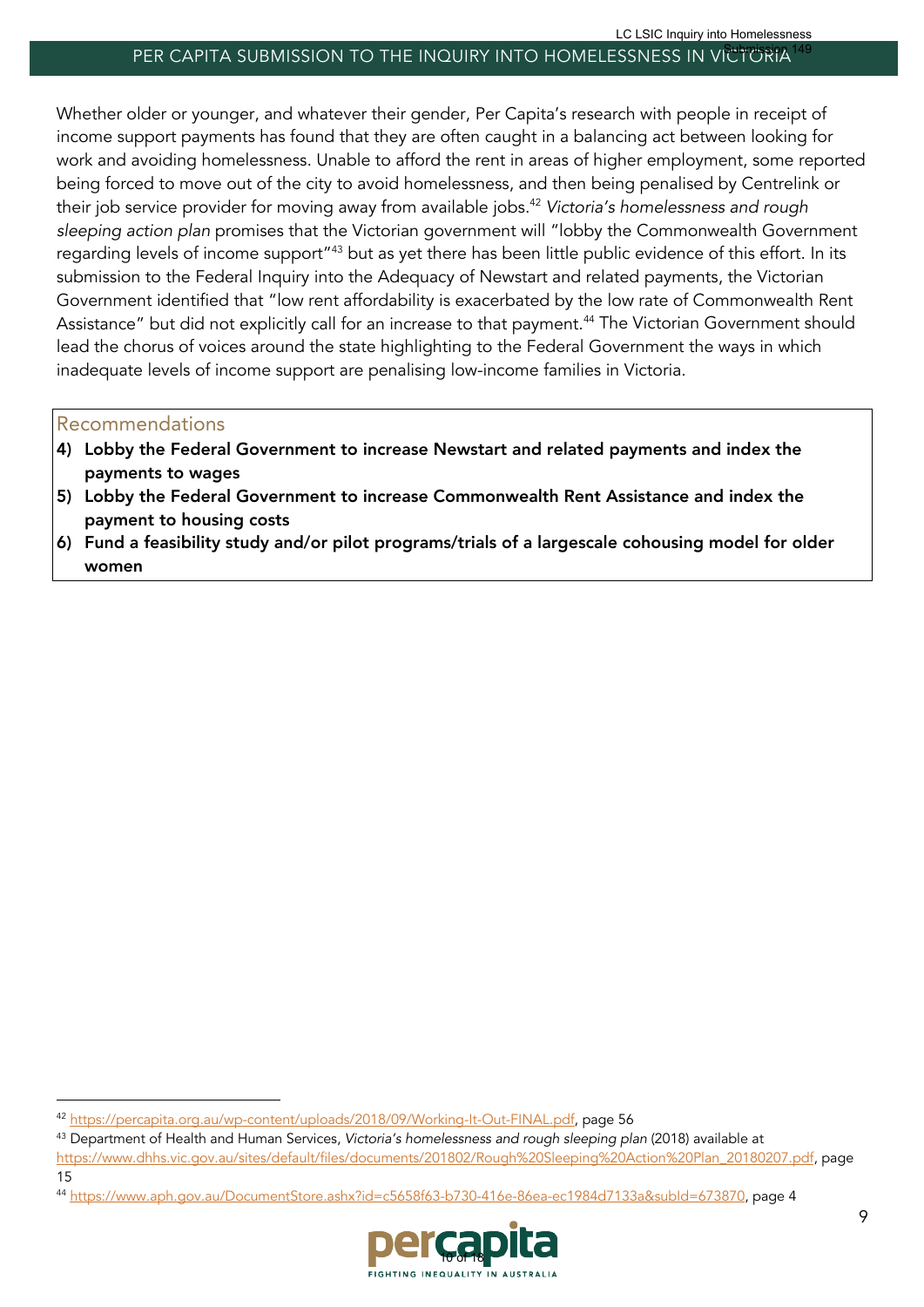# Evictions into homelessness

Housing crisis – which includes events like evictions and sudden rent increases causing rental arrears – is the third most common cause of homelessness in Victoria and the fastest growing cause of homelessness nationwide, rising 32% between 2015 and 2017.<sup>45</sup> The housing and homelessness sector in Victoria has long been campaigning for reforms to rental rights and legislative protections against the types of events that cause housing crisis. The Residential Tenancies Amendment Act 2018 granted some of these reforms, including removing the 'no specified reason' notice to vacate (also known as 'no grounds evictions') and mandating that rent increases occur annually, rather than six-monthly.<sup>46</sup>

While these reforms are welcome, safeguards against evictions into homelessness still need strengthening. While landlords now have to state grounds for eviction, there is no current requirement for them to show that eviction is 'reasonable' in the circumstances. Furthermore, there is no requirement for landlords to consider alternatives to eviction or engage their tenants in processes to avoid eviction.

Lawyers from the Women's Homelessness Prevention Project, which represents women and children at risk of eviction at the Victorian Civil and Administrative Tribunal (VCAT), have recommended that Victoria look to Scotland for best practice legislative protection against eviction.<sup>47</sup> Landlords in Scotland must satisfy a 'reasonableness requirement' for evicting a tenant and must also complete a 'pre-eviction checklist' that shows they have considered alternatives to eviction such as speaking to the tenant about the issue the planned eviction relates to, working with the tenant to consider alternatives to eviction, or referring the tenant to support services. This checklist was reported to have reduced evictions by 33% in its first year.<sup>48</sup>

The Victorian Government should consider how families can be protected against eviction into homelessness, using measures similar to those that exist in other jurisdictions or other measures specific to circumstances in Victoria.

### Case study: evictions from public housing into homelessness in Victoria

The number of people being evicted into homelessness has more than doubled over the past five years.<sup>49</sup> Many of these people are public housing tenants: thousands of Victorians have been evicted from public housing in the last decade and thousands more have been threatened with the immediate risk of homelessness, mostly because they have fallen into rental arrears or have fallen foul of the 'three strikes' rule for nuisance breaches or the 'zero tolerance' approach to substance use on the premises. <sup>50</sup> Public

https://www.parliament.vic.gov.au/images/stories/committees/SCLSI/Public\_Housing\_Renewal\_Program/Submissions/S170- Justice\_Connect\_Homeless\_Law.pdf



<sup>45</sup> https://www.launchhousing.org.au/site/wp-content/uploads/2018/05/LaunchHousing\_AHM2018\_Overview.pdf, page 9 46http://www.legislation.vic.gov.au/Domino/Web\_Notes/LDMS/PubStatbook.nsf/f932b66241ecf1b7ca256e92000e23be/B408F5C 7E296511ACA25830C0011B84D/\$FILE/18-045aa%20authorised.pdf

<sup>47</sup> Justice Connect Homeless Law, *Keeping Women and Children Housed* (2018) available at https://justiceconnect.org.au/wpcontent/uploads/2018/11/Justice-Connect-Homeless-Law-Keeping-Women-and-Children-Housed.pdf, page 9

<sup>48</sup> Chris Povey, *Investigating Tenancy Sustainment Programs and Approaches in Relation to Clients at Risk of Homelessness* (2011) available at https://justiceconnect.org.au/wp-content/uploads/2018/08/Winston-Churchill-Memorial-Trust-of-Australia-report-by-Chris-Povey-Pl... 0.pdf, pages 33-34

<sup>49</sup> https://chp.org.au/evictions-homelessness-double-rents-soar/

<sup>50</sup> https://www.theage.com.au/national/victoria/evicted-public-housing-tenants-pushed-to-homelessness-advocacy-groups-20180526-p4zhpu.html, and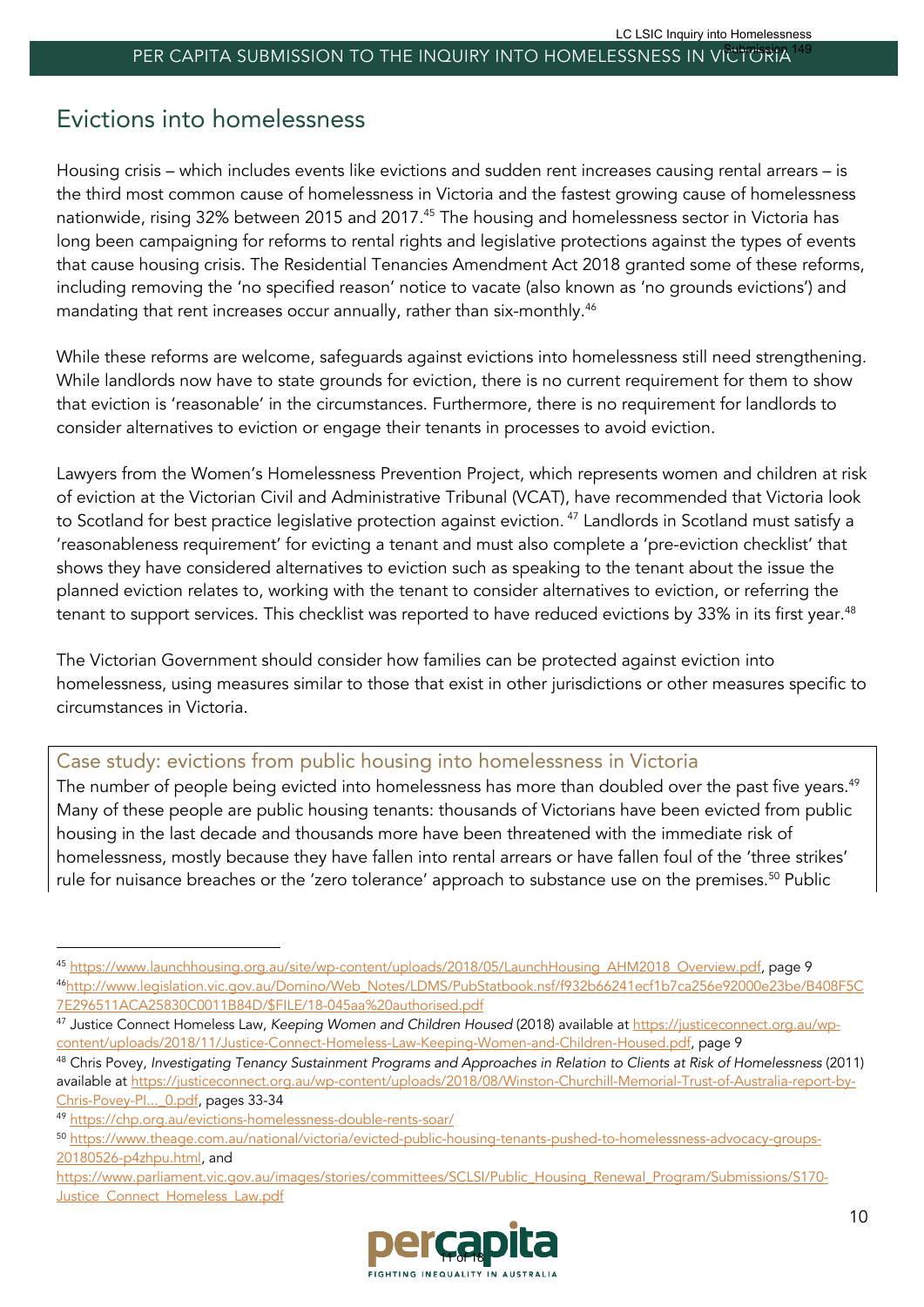housing authorities are more likely to apply to VCAT for lease terminations than landlords in the private market.<sup>51</sup>

This means some of Victoria's most vulnerable people are being evicted from already precarious positions into homelessness. Some of the most shocking cases have included:

- Victoria's public housing authority evicting a woman with an acquired brain injury because the sound of her partner abusing her represented a 'nuisance' breach<sup>52</sup>
- Numerous cases of children evicted into homelessness with insufficient regard for their wellbeing<sup>53</sup>
- Tenants undergoing treatment for alcohol and drug addiction or misuse evicted for breaching the housing authority's 'zero-tolerance' approach to substance use

The Department of Health and Human Services should not be evicting public housing tenants into homelessness. As the social landlord, the Department has a responsibility to support its tenants when they are facing difficult circumstances and to work with them to address any issues that are affecting their tenancies. At present, the fear of eviction discourages public housing tenants from accessing the support services they may need, creating a self-perpetuating cycle.<sup>54</sup>

Victoria's Human Rights Charter does require that the right to protection of families and children be considered in decisions about eviction proceedings, putting Victoria ahead of some other states and territories, but evidently eviction is still being used as a blunt and punitive tool.

The Government should make a legislative commitment that no one will be evicted from public housing into homelessness. The Department should make sure it is applying a gender lens to its social housing policies and practice and considering the issue of gender-based violence at all times. The Department should also consider the best interests of the child as the paramount factor in all decisions about tenancies that include children. 55

Where the tenant has fallen into rental arrears, the Department should work with the tenant to plan alternatives to eviction. Where the issue relates to anti-social or criminal behaviour, the Department should work proactively to refer tenants to support services or, where necessary, transfer them to alternative premises. Of course, for this to be possible, we would need a significantly larger stock of public housing properties in Victoria.

### Recommendations

- 7) Continue to strengthen safeguards against evictions into homelessness, particularly for families with children and survivors of family violence
- 8) Legislate against eviction from public housing into homelessness

<sup>55</sup> For more details see https://www.ahuri.edu.au/ data/assets/pdf file/0018/42147/AHURI-Final-Report-314-Social-housinglegal-responses-to-crime-and-anti-social-behaviour-impacts-on-vulnerable-families.pdf



<sup>51</sup> https://www.theguardian.com/australia-news/2019/jun/13/social-housing-landlords-use-domestic-violence-as-reason-to-evictvictims-study

 $52$  Ibid.

<sup>53</sup> https://www.ahuri.edu.au/ data/assets/pdf file/0018/42147/AHURI-Final-Report-314-Social-housing-legal-responses-to-crimeand-anti-social-behaviour-impacts-on-vulnerable-families.pdf

<sup>54</sup> https://www.ahuri.edu.au/ data/assets/pdf file/0018/42147/AHURI-Final-Report-314-Social-housing-legal-responses-to-crimeand-anti-social-behaviour-impacts-on-vulnerable-families.pdf, page 66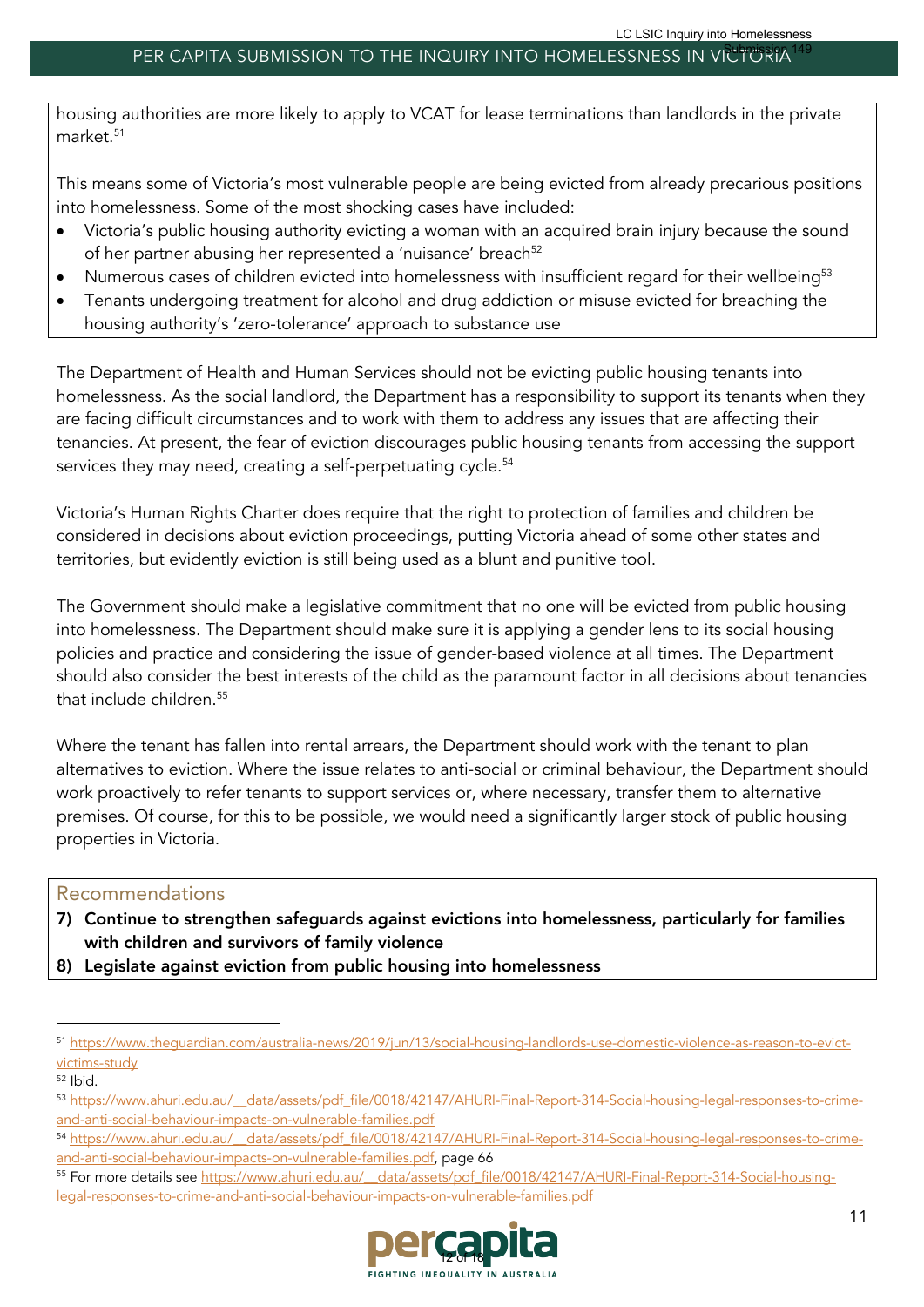# Ending homelessness in Victoria: delivering safe and secure housing for all

## A human right to housing

The human right to 'an adequate standard of living…including adequate housing' is enshrined in the United Nations International Covenant on Economic, Social and Cultural Rights.<sup>56</sup> Although Australia has ratified the Covenant, the right to adequate housing is not reflected in our housing policy.

Many countries experiencing housing crisis have adopted this 'rights approach' to housing.<sup>57</sup> In Scotland and Wales, for example, where human rights approaches to housing are emerging, it is articulated through legislation that enforces a legal right to protection from homelessness. <sup>58</sup> Wales introduced legislation in 2014 that gives all Welsh citizens a legal right to homelessness prevention assistance from local authorities, which receive funding to transition their services to the new statutory framework, under which "for the first time people will be able to challenge the local authority for failing to take steps to prevent homelessness".59 In Finland, where the right to housing is a constitutional principle, homelessness has fallen by 35% since 2010.<sup>60</sup>

Given Australia's somewhat chequered history of human rights legislation,<sup>61</sup> a constitutionally or federally enshrined right to housing may seem a pipe dream. The State of Victoria, however, was the first Australian State to adopt a Charter of Human Rights and thus has an existing rights framework in place, and a reputation as a human rights pioneer.<sup>62</sup> Adopting a rights-based approach to housing and enshrining a human right to protection from homelessness would be a logical step for a State Government looking to show leadership on ending homelessness.

### Housing First

Housing First is a model developed in response to chronic homelessness that prioritises permanent, supportive and unconditional housing for people experiencing homelessness.<sup>63</sup> Originating in the 1990s in the United States, the initial Housing First tenancies were managed by not-for-profit organisations that maintained individual units or small groups of units scattered across a residential area and supported people experiencing chronic homelessness into tenancies in those units. Housing First represented a departure from the prevalent 'continuum of care' model, under which people experiencing chronic homelessness are required to show a commitment to addressing problems like poor physical and mental health, drug or alcohol misuse, or unemployment to prove that they are able to meet the obligations of a tenancy before they are offered it.<sup>64</sup>

<sup>64</sup> https://www.ahuri.edu.au/research/final-reports/184, page 4



<sup>56</sup> https://www.ohchr.org/en/professionalinterest/pages/cescr.aspx, article 11

<sup>57</sup> For example, Belgium (http://www.housingrightswatch.org/country/belgium), Portugal

<sup>(</sup>http://www.housingrightswatch.org/country/portugal-0), and Canada (https://www.citylab.com/equity/2017/12/canada-declareshousing-as-a-human-right/547319/)

<sup>58</sup> For Scotland: https://eachother.org.uk/its-time-to-make-housing-a-human-right/, for Wales: https://www.taipawb.org/policyinfluencing/right-to-adequate-housing/

<sup>59</sup> https://www.feantsaresearch.org/download/article-4592410342917616893.pdf, page 85-6

<sup>60</sup> https://www.24housing.co.uk/news/wales-moves-toward-housing-as-a-human-right/

<sup>61</sup> https://www.hrw.org/world-report/2019/country-chapters/australia

<sup>62</sup> https://www.humanrightscommission.vic.gov.au/human-rights/the-charter

<sup>63</sup> https://www.ahuri.edu.au/policy/ahuri-briefs/what-is-the-housing-first-model, http://chp.org.au/wp-

content/uploads/2018/06/FINAL-180606-Housing-First-2018-6-June.pdf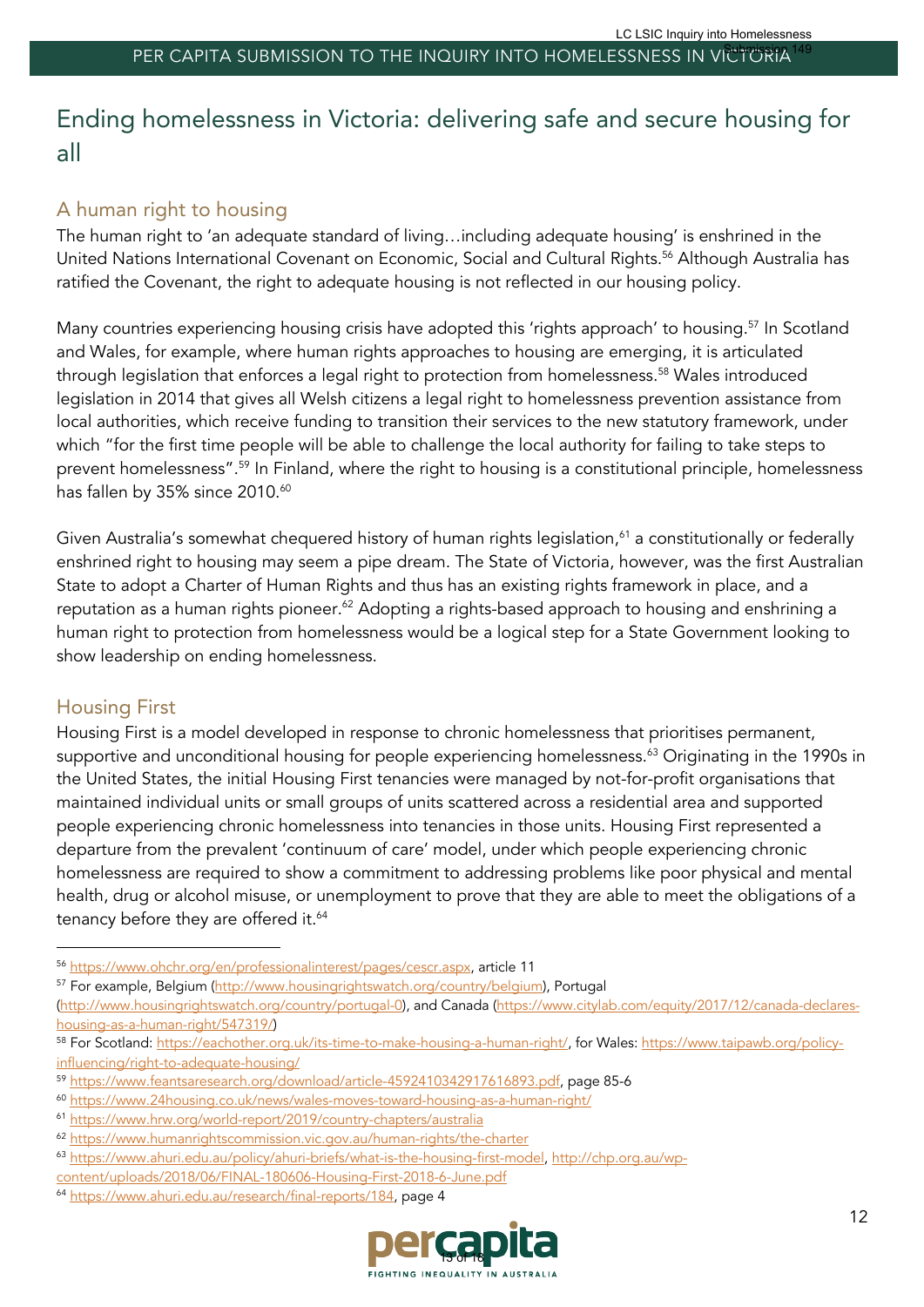By contrast, Housing First models quickly provide a permanent, self-contained home as the first step in a program of support, with no treatment or behavioural eligibility conditions. Under the Housing First model, tenants also receive flexible support to maintain their housing for as long as needed, and housing and support are separated so that tenants retain access to support if they lose their housing and are able to keep their housing when they no longer need support. Strengths-based and harm reduction approaches are taken to offer tenants choice and control over their journey out of chronic homelessness. This has a range of benefits for the individual and the community, increasing social inclusion and providing a safe, secure and stable foundation for people in crisis.

The Housing First model is now well established internationally, and a number of programs in the USA, the UK, and several European countries have been formally evaluated as demonstrating strong success in assisting people experiencing homelessness to access and maintain housing despite high support needs. $^{65}$ A two-year longitudinal study in the USA found Housing First clients were able to retain their tenancies at a rate of 88%, compared to 47% among 'continuum of care' clients<sup>66</sup>. Similar success rates have been observed across the world: an international evidence review reported that approximately 80% of Housing First service users across a number of programs managed to retain their housing for at least one year, compared to 40-60% of 'continuum of care' service users. 67

### Case study: Housing First in Paramatta<sup>68</sup>

The Michael's Intensive Supported Housing Accord (MISHA) Project was a philanthropically funded, twoyear Housing First program implemented by Mission Australia in Parramatta, New South Wales, from 2010 to 2013. MISHA approached and engaged with men experiencing chronic homelessness, including men who were sleeping rough, and provided them with long-term housing accompanied by tenancy support, psychological services, and access to a wide range of external social support services.

Underpinned by the Housing First assumption that it is only when chronically homeless people are given access to permanent housing that they will be able to overcome their other longstanding personal issues, MISHA assisted 75 men over 24-months and measured a range of outcomes over the course of the project.

These men had a range of histories that classified them as 'hard to house', including chronic homelessness, incarceration, physical injury, mental health issues, and substance misuse. Despite this, 97% of clients retained secure housing after 12 months of MISHA, and 89% were still in secure housing after two years.

There was also a dramatic drop in substance use disorders among MISHA clients over the two years, from 37% to 7%. Mental health disorders were halved. The Project was also shown to be cost effective, saving the Government \$8,002 per person per year in health, justice, and welfare costs.

https://www.missionaustralia.com.au/documents/279-from-homelessness-to-sustained-housing-2010-2013-misha-research-report-2014/file



<sup>65</sup> https://housingfirsteurope.eu/guide/what-is-housing-first/the-evidence-for-housing-first/

<sup>66</sup> https://www.missionaustralia.com.au/documents/279-from-homelessness-to-sustained-housing-2010-2013-misha-researchreport-2014/file, page 6

<sup>67</sup> https://housingfirsteurope.eu/guide/what-is-housing-first/the-evidence-for-housing-first/

<sup>&</sup>lt;sup>68</sup> All information in this case study taken from The MISHA Project's formal evaluation: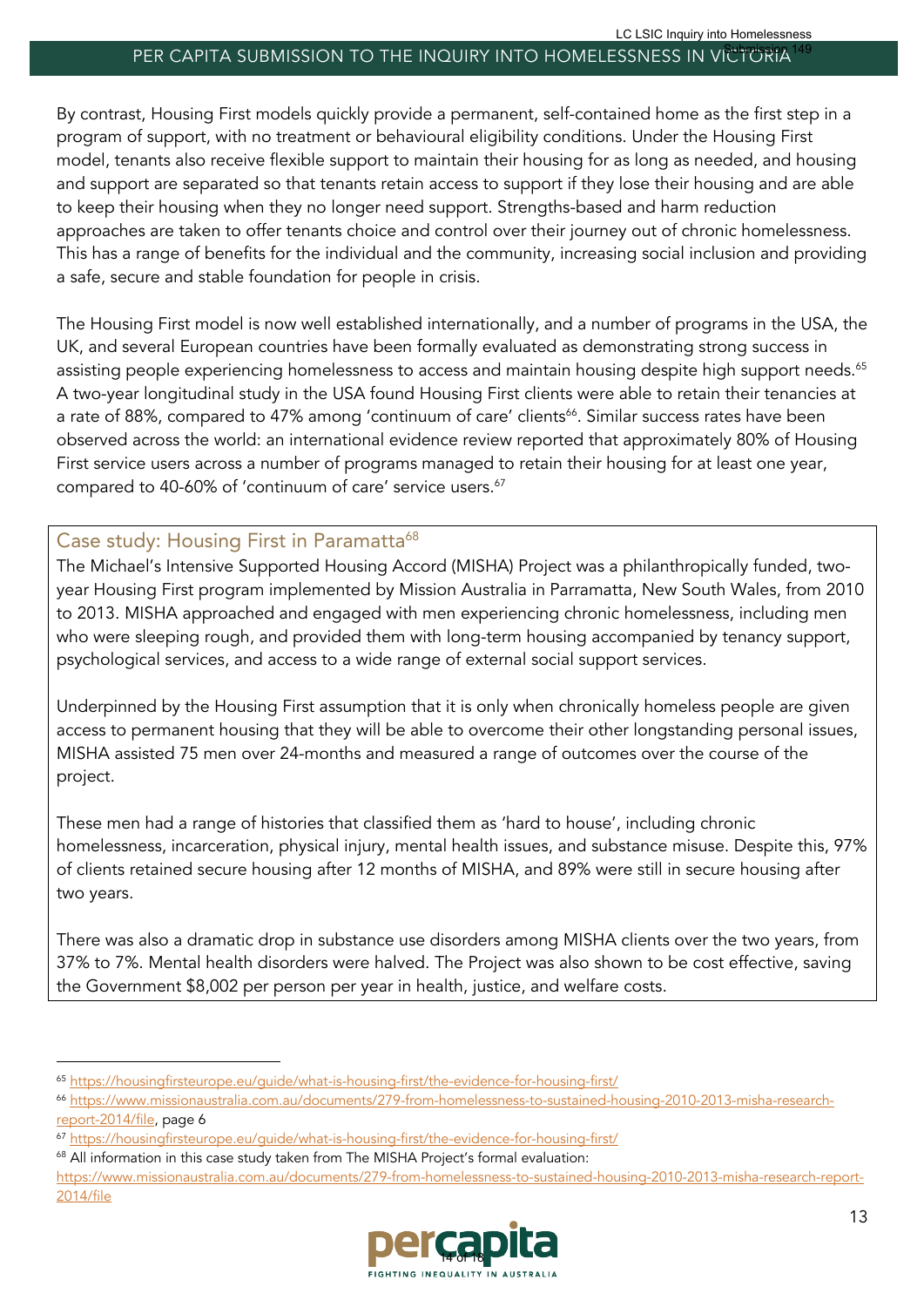Many of the principles of Housing First are already broadly accepted in Victoria, where the separation of housing provision from support, harm reduction, intensive case management, assertive outreach, and strengths-based recovery approaches are embedded in the state's network of service delivery providers. 69 There is considerable will and capacity to implement Housing First programs, and *Victoria's homelessness and rough sleeping action plan* already incorporates a Housing First approach. <sup>70</sup> What we lack in Victoria is available housing.

The Melbourne Street to Home project was a Housing First project funded for three years under the National Partnership Agreement on Homelessness. The program's formal evaluation notes that: *"[t]he most pressing problem for Street to Home is finding suitable housing for the clients. Housing options in the inner city are limited and the failure to integrate the provision of housing into the model is a major policy oversight. It is imperative that future policy discussions take into account* 

The evaluation notes that the length of time it takes to find housing for a chronically homeless person in Victoria means that the program's model cannot truly be described as Housing First.<sup>72</sup> Similarly, although *Victoria's homelessness and rough sleeping action plan* does promise to "explore ways…to expand the supply of long-term housing options for people experiencing homelessness and rough sleeping", it also continues to prioritise support to access transitional housing and the existing private rental market over significant investment in house-building.<sup>73</sup>

*the need for 'housing first' services to have access to good-quality housing."71*

According to the Minister for Housing, 5% of Victoria's homeless population are sleeping rough, representing approximately 1,100 people.<sup>74</sup> Victoria could set the pace and direction of Housing First programs in Australia by funding a state-wide initiative to house all of its rough sleepers using a Housing First approach, investing in substantial house-building to support that goal and investing too in rigorous monitoring and evaluation to allow the program to stand as a national example of what can be achieved when Housing First principles are combined with significant growth in housing supply.

Furthermore, Housing First carries significant potential for job creation. A review of the literature on housing investment and job creation found that, on average, every 100 units of public housing that were built created approximately 80 jobs in construction and an additional 30 ongoing jobs supporting the people in the housing units.<sup>75</sup> This would mean that an investment in 10,000 housing units would create an approximate 8,000 construction jobs and an additional 3,000 jobs to support those who go into public housing. Adding these estimates to the additional demand created up and down the supply chain, we see the potential for a large-scale investment in public housing to rival nation building projects like the Snowy Hydro scheme by creating employment and solving the housing crisis.<sup>76</sup>

<sup>76</sup> https://www.snowyhydro.com.au/our-energy/hydro/the-history/



<sup>69</sup> http://chp.org.au/wp-content/uploads/2018/06/FINAL-180606-Housing-First-2018-6-June.pdf

<sup>70</sup> https://www.dhhs.vic.gov.au/sites/default/files/documents/201802/Rough%20Sleeping%20Action%20Plan\_20180207.pdf

<sup>71</sup> https://www.launchhousing.org.au/site/wp-content/uploads/2016/07/ms2h-final-rpt-4-publication-20150318.pdf, page 3 <sup>72</sup> Ibid, page 66.

<sup>73</sup> https://www.dhhs.vic.gov.au/sites/default/files/documents/201802/Rough%20Sleeping%20Action%20Plan\_20180207.pdf, pages 18-20

<sup>74</sup> Ibid, page 4

<sup>75</sup> https://providencehousing.org/wp-content/uploads/2014/03/Housing-and-Economic-Development-Report-2011.pdf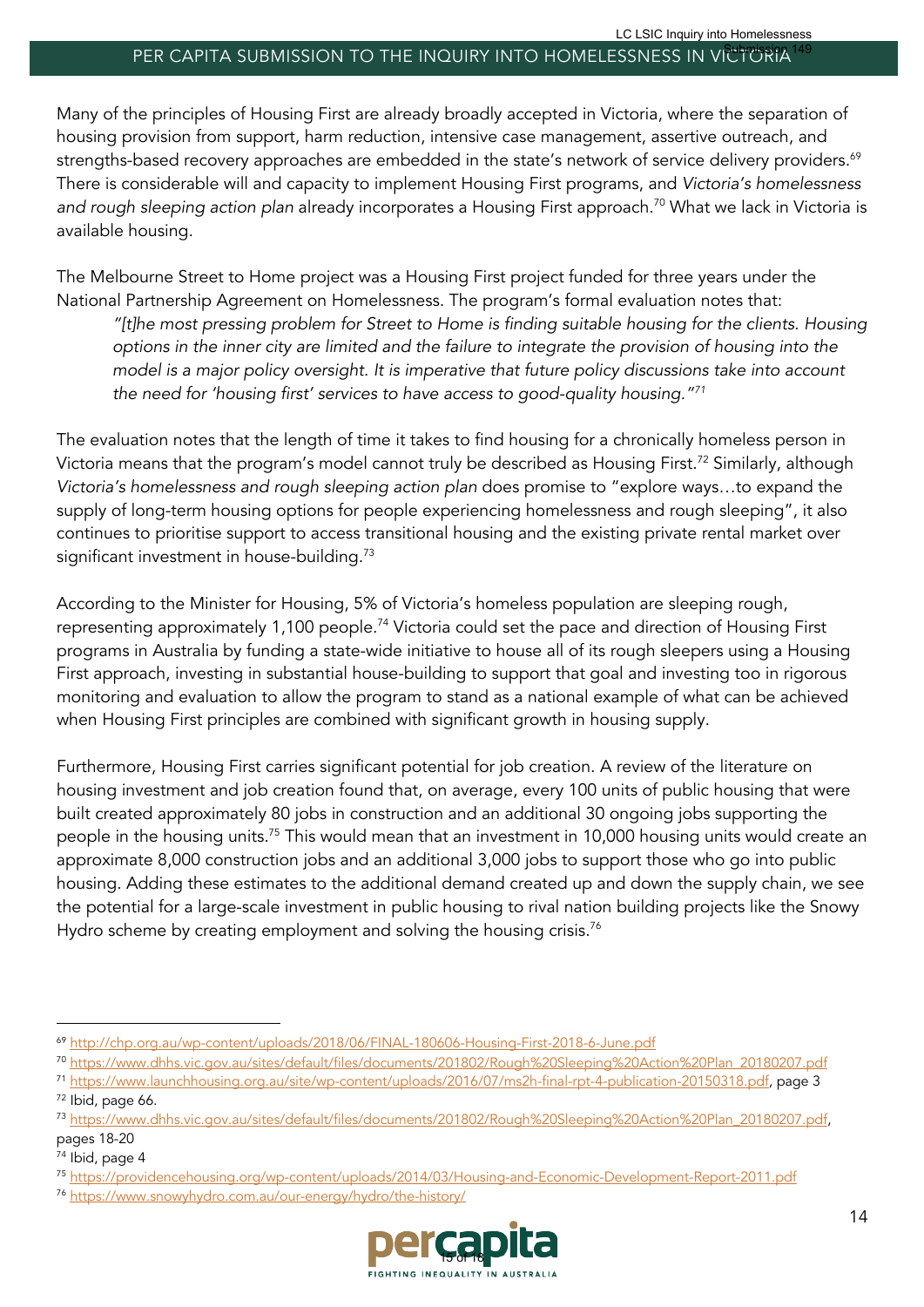### De-commodifying housing

Under Australia's housing system, houses are primarily seen as financial assets, rather than as homes, as shelters, or as a human right. Both in Australia and overseas, the housing market has become more financialised and speculative over the last half-century. In Australia, where speculative buying and selling is encouraged over long-term investing by tax incentives such as capital gains discounts and negative gearing, the commodification of housing is significantly reducing the stability and the security of the private rental market.

Alongside the program of house-building required to provide safe and secure housing for all, we need to challenge this commodification of our existing housing supply. Victoria needs a strategy for making more efficient use of its housing stock; one example of this might be to tackle the issue of properties and land left vacant by speculative owners.

On Census night in 2016, 1,089,165 properties were recorded as vacant across Australia, representing 11.2% of our housing supply.77 That's approximately nine times the number of homeless people – 116,427 – recorded on the same night. In Victoria, Prosper Australia used water usage records to estimate that approximately half of the State's vacant properties – some 82,724 homes, or 4.8% of our housing stock – could be classified as long-term unoccupied "speculative vacancies".78 With more than 24,000 people homeless in Victoria on Census night, one can see why leading UNSW urban policy expert Hal Pawson described the 2016 figures as "cruel and immoral".79

Most of these empty properties are holiday homes;<sup>80</sup> many will be "ghost apartments" owned by wealthy investors looking for places to store their wealth;<sup>81</sup> some will be Airbnbs or other types of properties booked occasionally by tourists in Victoria's short-term letting market and thereby removed from the general rental market. 82

Vacant land is a parallel issue: increasing land vacancy rates have been attributed to speculative owners getting development approval and then sitting on their properties, without developing, until land values increase, when they sell the land "as approved for developing" for a significant profit.<sup>83</sup>

Both Federal and State Governments have recognised increasing vacancy rates as a problem and have enacted measures in response. At the Federal level, then-Treasurer Scott Morrison introduced fees for leaving investment properties vacant, but only for international buyers.

At the state level, a Victorian Government tax of 1% of the property value on properties left vacant for at least six months in the year came into effect in 2018, but has been criticised for its geographic limitations, its reliance on self-reporting, and for granting exceptions where a property is a second home, even when it is "grossly under-used".<sup>84</sup> The impact of this new tax is yet to be evaluated but should be rigorously

<sup>83</sup> https://theconversation.com/taxing-empty-homes-a-step-towards-affordable-housing-but-much-more-can-be-done-80742 <sup>84</sup> Ibid.



<sup>77</sup> https://theconversation.com/taxing-empty-homes-a-step-towards-affordable-housing-but-much-more-can-be-done-80742

<sup>78</sup> https://www.prosper.org.au/wp-content/uploads/2015/12/11Final\_Speculative-Vacancies-2015-1.pdf

<sup>79</sup> https://www.smh.com.au/politics/federal/census-snapshot-one-million-homes-left-empty-across-australia-20170717-gxcpiw.html <sup>80</sup> Ibid.

<sup>81</sup> https://www.newsweek.com/2015/04/24/hidden-costs-ghost-apartments-322264.html

<sup>82</sup> https://www.ahuri.edu.au/ data/assets/pdf file/0027/28674/PES-305-Technological-disruptions-in-private-housing-marketsthe-case-of-airbnb.pdf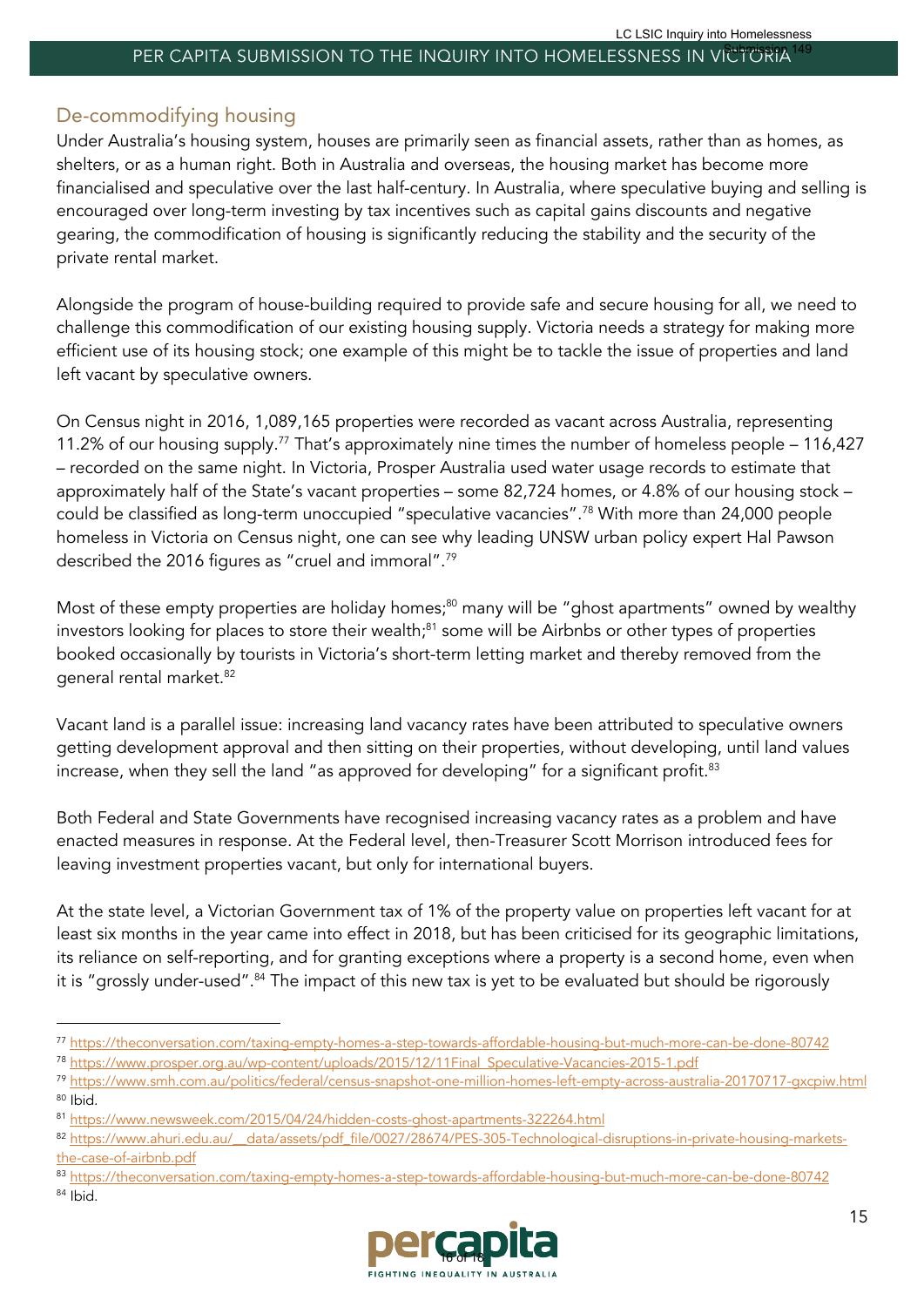assessed and any funds raised from the tax re-invested into schemes to free up more of the private rental market or increase the supply of housing stock.

Another option at the state level would be to follow the United Kingdom's example and give Councils powers to tackle the issue of empty properties. Legislation passed in the UK in 2013 allowed Councils to begin charging a maximum of 100% premium on Council Tax for unoccupied properties. <sup>85</sup> Most councils introduced a 50% premium, and subsequently the number of properties left empty for six months or more decreased from 300,000 in 2010 to 200,000 in 2018.<sup>86</sup>

Buoyed by this success, a new piece of legislation passed in 2018 allowed councils in England and Wales to double the rate of Council Tax charged on properties that had been empty for two years, triple it on homes empty for more than five years, and quadruple it on properties left unoccupied for a decade or more.<sup>87</sup>

#### Case study: Brighton & Hove City Council

Some councils in the UK have extended efforts to address the vacant properties issue even further. Brighton and Hove City Council in England, after being identified as the council in its region with the highest number of unoccupied dwellings,<sup>88</sup> introduced a strategy to work with owners to bring empty properties back into use.<sup>89</sup> Under one element of the strategy, the Council offers to lease the empty property on behalf of the owner for a longer-term lease period of three to five years, guaranteeing an income for the entire length of the lease and the return of the property in its original condition. $^{\text{90}}$  Under another, the Council allows landlords to bypass the fees associated with the National Deposit Scheme by guaranteeing the deposit themselves, simultaneously helping tenants who may not yet have a deposit saved to access the rental market.<sup>91</sup>

The specifics of local government vary from jurisdiction to jurisdiction and what has worked in England and Wales may not succeed in the same way in Victoria. However, case studies such as the one above demonstrate the potential of harnessing local government to aid efforts in accessing vacant properties and de-commodifying the housing market.

#### Recommendations

9) Enshrine a human right to protection from homelessness in Victoria

10) Invest in a Housing First program with the aim of housing all of Victoria's rough sleepers

11) Develop a Vacant Properties Strategy and investigate ways to empower local government to tackle the issue of empty properties

<sup>91</sup> https://new.brighton-hove.gov.uk/housing/private-housing/deposit-guarantee-service-private-tenants



<sup>85</sup> https://www.gov.uk/government/publications/council-tax-empty-homes-premium

<sup>86</sup> https://www.gov.uk/government/news/james-brokenshire-provides-stronger-powers-for-councils-to-tackle-empty-homes,

<sup>87</sup> http://www.legislation.gov.uk/ukpga/2018/25/section/2?view=extent

<sup>88</sup> https://www.brightonandhoveindependent.co.uk/news/brighton-tops-list-for-most-vacant-properties-in-the-region-1-7703152

<sup>89</sup> https://www.brighton-hove.gov.uk/content/housing/general-housing/what-council-can-do-about-empty-properties

<sup>90</sup> https://new.brighton-hove.gov.uk/housing/private-housing/private-sector-letting-service